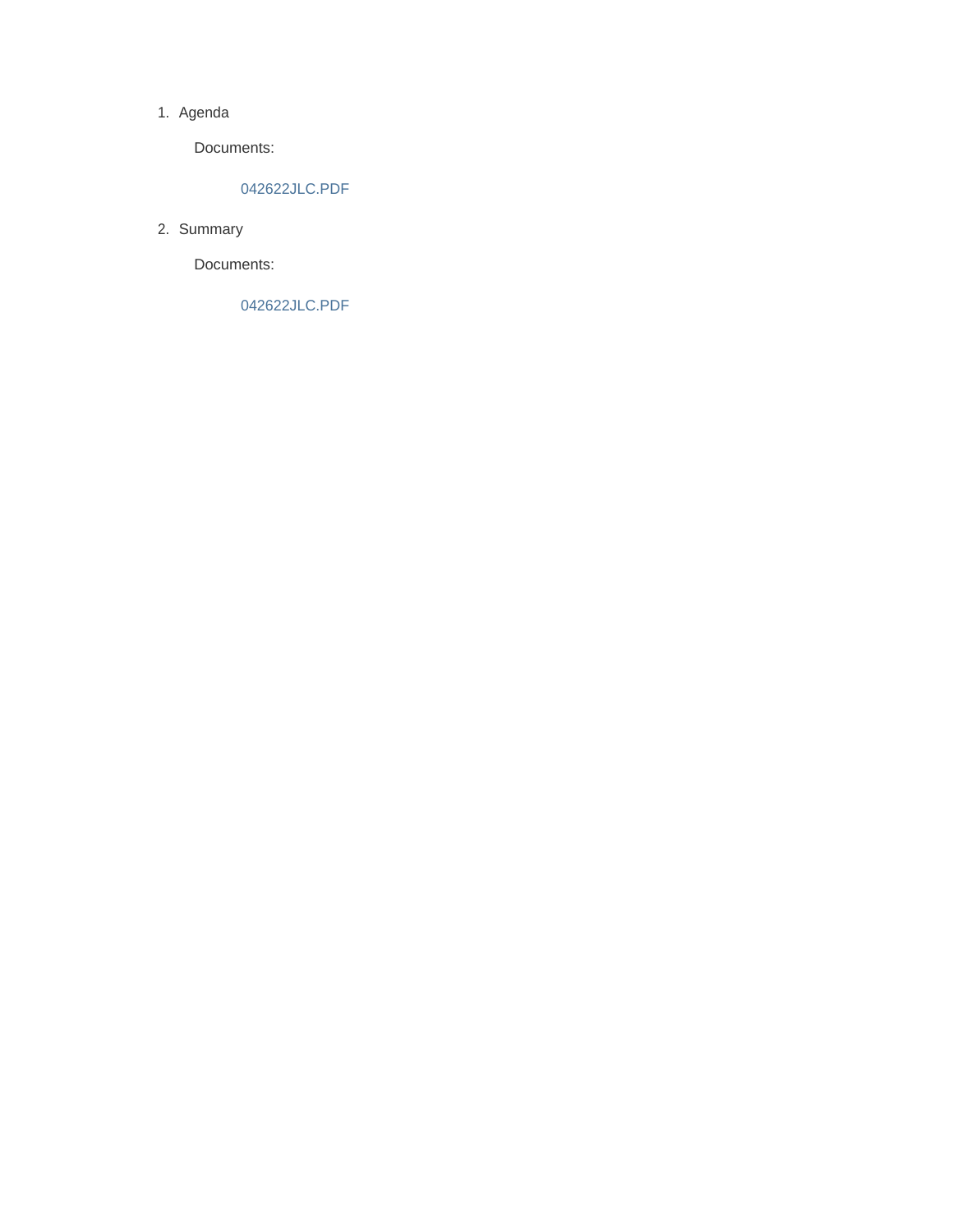

### **City of Marietta**

205 Lawrence Street Post Office Box 609 Marietta, Georgia 30061

## **Meeting Agenda**

### **JUDICIAL LEGISLATIVE COMMITTEE**

| <b>Andy Morris, Chairman</b>                          |                        |
|-------------------------------------------------------|------------------------|
| <b>Cheryl Richardson, Vice Chair</b><br>Andre L. Sims |                        |
| <b>Tuesday, April 26, 2022</b>                        | <b>Council Chamber</b> |

*Immediately Following Parks, Recreation and Tourism Committee*

### **CALL TO ORDER:**

#### **MINUTES:**

**20220359 Regular Meeting - March 29, 2022**

Review and approval of the March 29, 2022 meeting minutes.

### **BUSINESS:**

| <b>20220306</b> | <b>Proposed Revision to the Flood Plain Management/Flood Prevention Ordinance</b>                                                                                                                                                                                                                                 |
|-----------------|-------------------------------------------------------------------------------------------------------------------------------------------------------------------------------------------------------------------------------------------------------------------------------------------------------------------|
|                 | Motion adopting the revised Flood Plain Management/Flood Prevention Ordinance.                                                                                                                                                                                                                                    |
|                 | <b>Second Reading</b>                                                                                                                                                                                                                                                                                             |
|                 |                                                                                                                                                                                                                                                                                                                   |
| 20220058        | <b>Code Enforcement Noise Ordinance</b>                                                                                                                                                                                                                                                                           |
|                 | Discussion of the Code Enforcement Noise Ordinance.                                                                                                                                                                                                                                                               |
| <b>20220301</b> | <b>Code Amendment - HBR Review Exemption for Filming</b>                                                                                                                                                                                                                                                          |
|                 | Discussion regarding a change to Article 7-8-8-050 (E.) which would allow the temporary<br>modification to existing buildings or structures within the Downtown Historic District<br>associated with a filming permit to be exempt from obtaining a certificate of approval from<br>the Historic Board of Review. |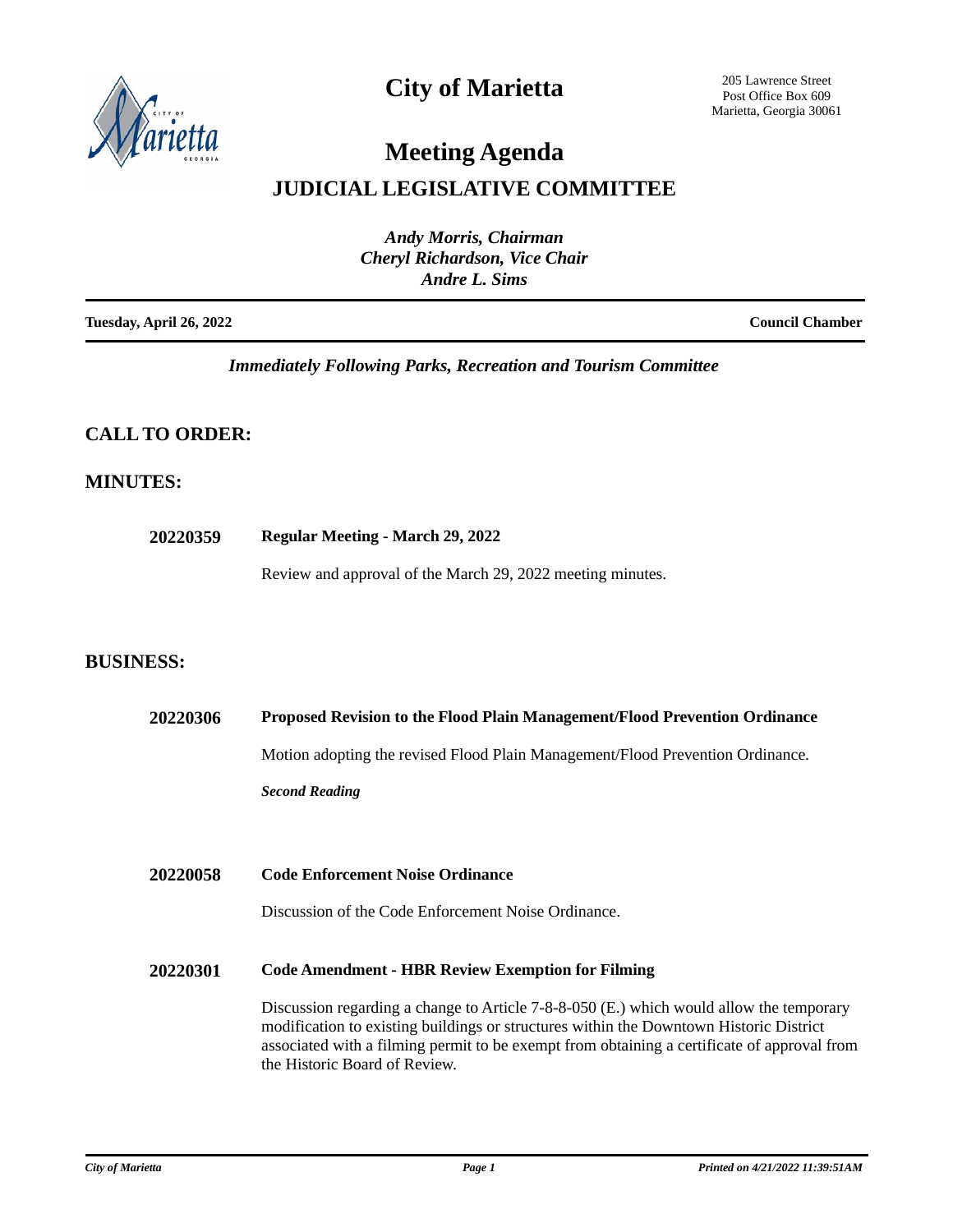**COMMITTEE** 

# **20220313 Code Amendment - Auto Sales and Repairs** Discussion of proposed changes to zoning regulations regarding automobile sales and repairs. **20220312 Code Amendment - Commercial Corridor Design Overlay District** Discussion of proposed changes to the Commercial Corridor Design Overlay District (Section 712.09). **20220087 Sanitary Conditions and Procedures** Discussion of the revised ordinance to Sect. 7-4-2-110 - Sanitary Conditions and Procedures.

#### **ADJOURNMENT:**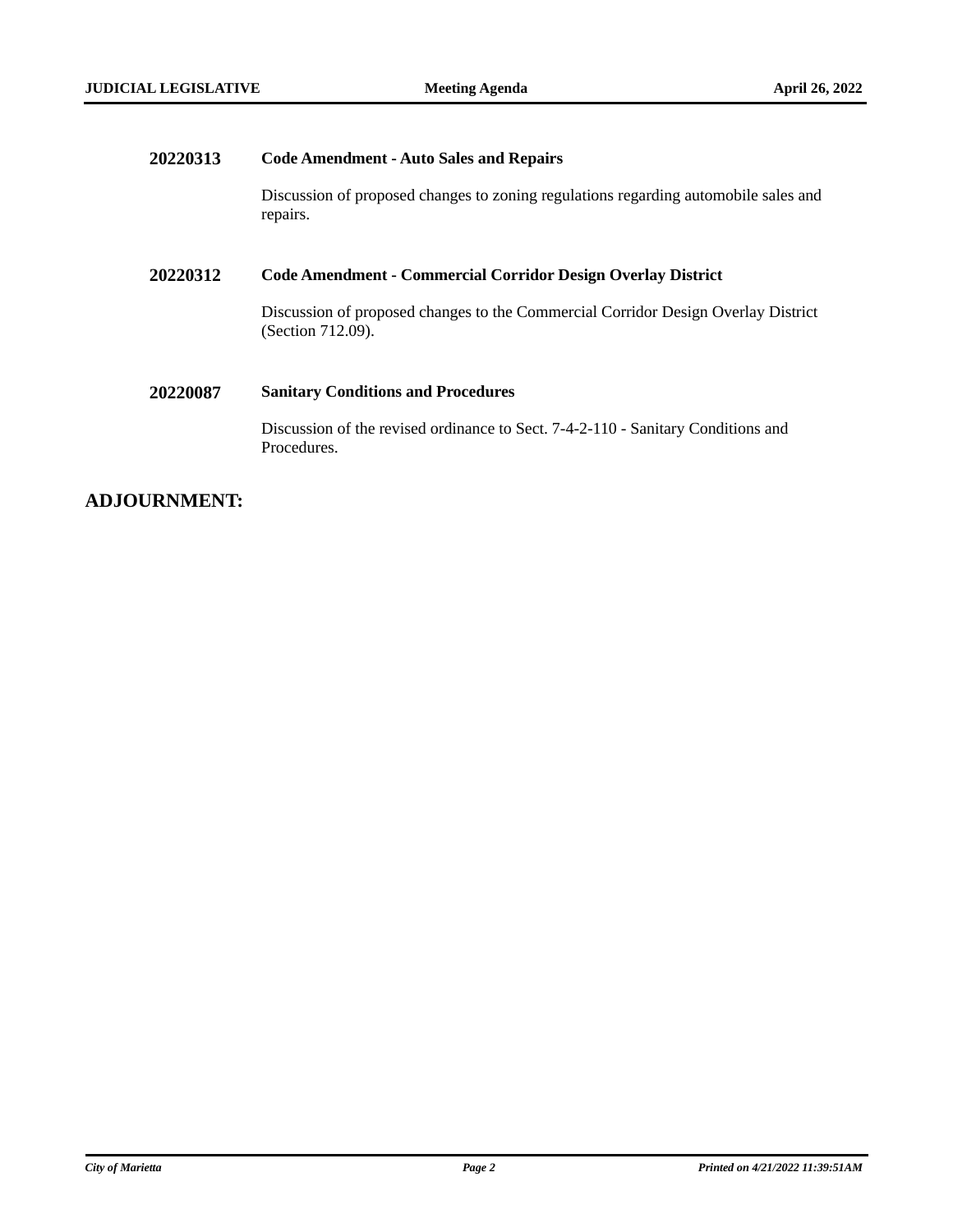

## **City of Marietta**

# **Meeting Summary JUDICIAL LEGISLATIVE COMMITTEE**

*Andy Morris, Chairman Cheryl Richardson, Vice Chair Andre L. Sims*

**Tuesday, April 26, 2022 Council Chamber**

| <b>Immediately Following Parks, Recreation and Tourism Committee</b> |                                                                                                                                                                                                                                                                                                                   |
|----------------------------------------------------------------------|-------------------------------------------------------------------------------------------------------------------------------------------------------------------------------------------------------------------------------------------------------------------------------------------------------------------|
| 20220359                                                             | <b>Regular Meeting - March 29, 2022</b>                                                                                                                                                                                                                                                                           |
|                                                                      | Review and approval of the March 29, 2022 meeting minutes.<br><b>Approved and Finalized</b>                                                                                                                                                                                                                       |
| 20220306                                                             | <b>Proposed Revision to the Flood Plain Management/Flood Prevention</b><br><b>Ordinance</b>                                                                                                                                                                                                                       |
|                                                                      | Motion adopting the revised Flood Plain Management/Flood Prevention<br>Ordinance.                                                                                                                                                                                                                                 |
|                                                                      | <b>Second Reading</b>                                                                                                                                                                                                                                                                                             |
|                                                                      | <b>Recommended for Council Agenda Non Consent</b>                                                                                                                                                                                                                                                                 |
| 20220058                                                             | <b>Code Enforcement Noise Ordinance</b>                                                                                                                                                                                                                                                                           |
|                                                                      | Discussion of the Code Enforcement Noise Ordinance.                                                                                                                                                                                                                                                               |
|                                                                      | Council member Goldstein voting against.                                                                                                                                                                                                                                                                          |
|                                                                      | <b>Recommended for Approval - Consent Agenda</b>                                                                                                                                                                                                                                                                  |
| 20220301                                                             | <b>Code Amendment - HBR Review Exemption for Filming</b>                                                                                                                                                                                                                                                          |
|                                                                      | Discussion regarding a change to Article 7-8-8-050 (E.) which would allow the<br>temporary modification to existing buildings or structures within the Downtown<br>Historic District associated with a filming permit to be exempt from obtaining a<br>certificate of approval from the Historic Board of Review. |

**Recommended for Approval - Consent Agenda**